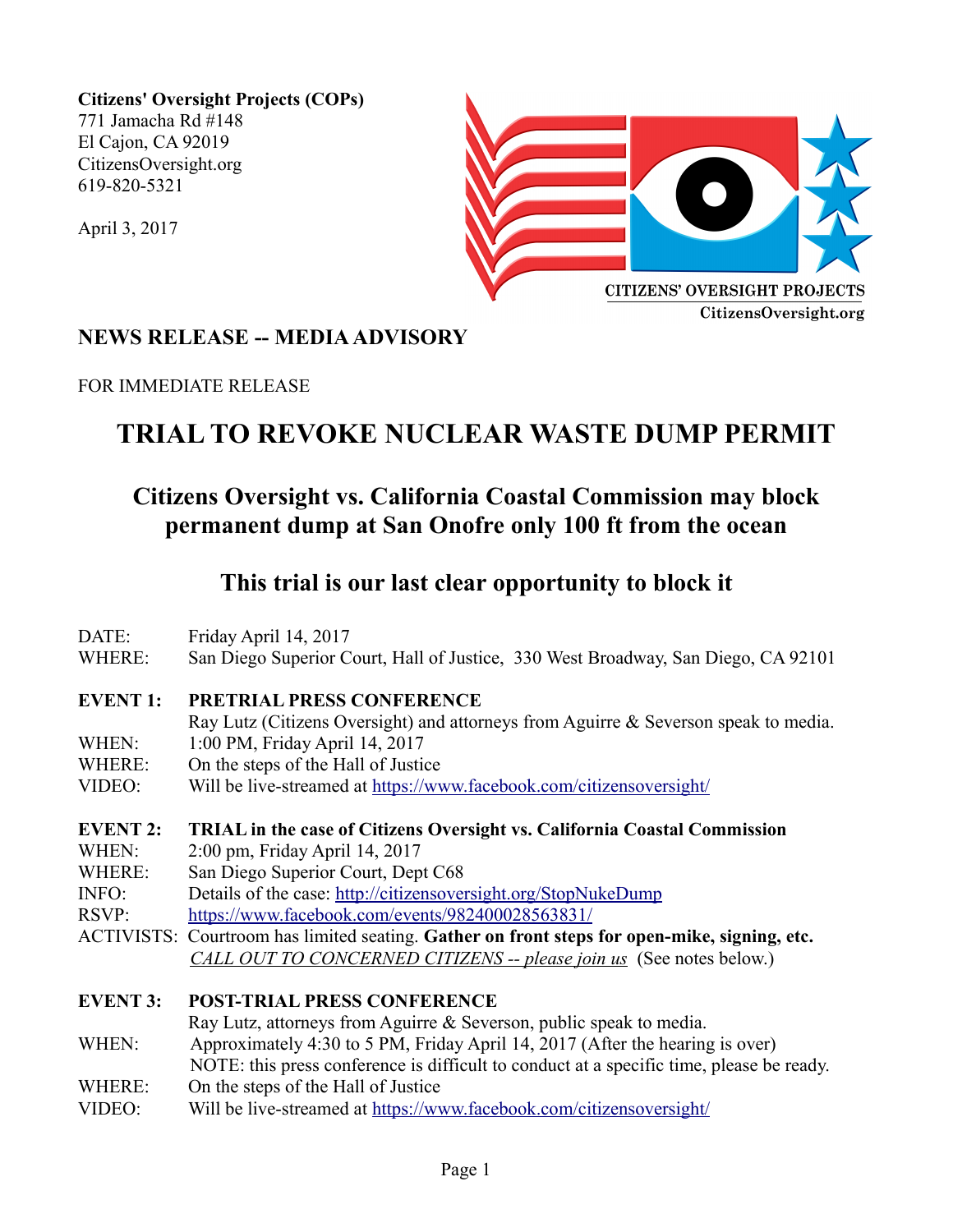

The California Coastal Commission (CCC) inexplicably approved the permit to bury 3.6 million pounds of nuclear waste only 100 feet from the beach and only inches over the high-tide mark.

Ray Lutz, National Coordinator of Citizens Oversight, Engineer, said, "After careful review of the CCC permit, I became thoroughly convinced that the construction of this nuclear storage facility (ISFSI) at this location should be blocked, so we filed this lawsuit shortly after approval on October 6, 2015. We are now just getting to the trial. By blocking this permit, we can take a closer look at all the options and hopefully avoid this ridiculous decision."

**WASTE DEADLY:** This is high-level nuclear waste and is extremely deadly, and will remain so for up to 250,000 years.

**WRONG PLACE:** This location, is near 8.4 residents within 50 miles, a ten-lane freeway, and active railroad line, and thus represents a prime terrorist target. Build it in the unoccupied desert and it no longer will be an important target.



**OTHER OPTIONS NOT INVESTIGATED:** There are many options that have not been explored esp. other locations in California or in other states. Edison, the plant operator, has explored only default solution, which results in nuclear waste being stored right on the coast in an area where no one would choose to put it. They consider any sort of paperwork impossible to surmount, such as licenses that must be obtained for any other more logical location. Plus, it seems any public review of this disaster is to be avoided, typical of a publicly traded company interested in avoiding discussion of nuclear waste.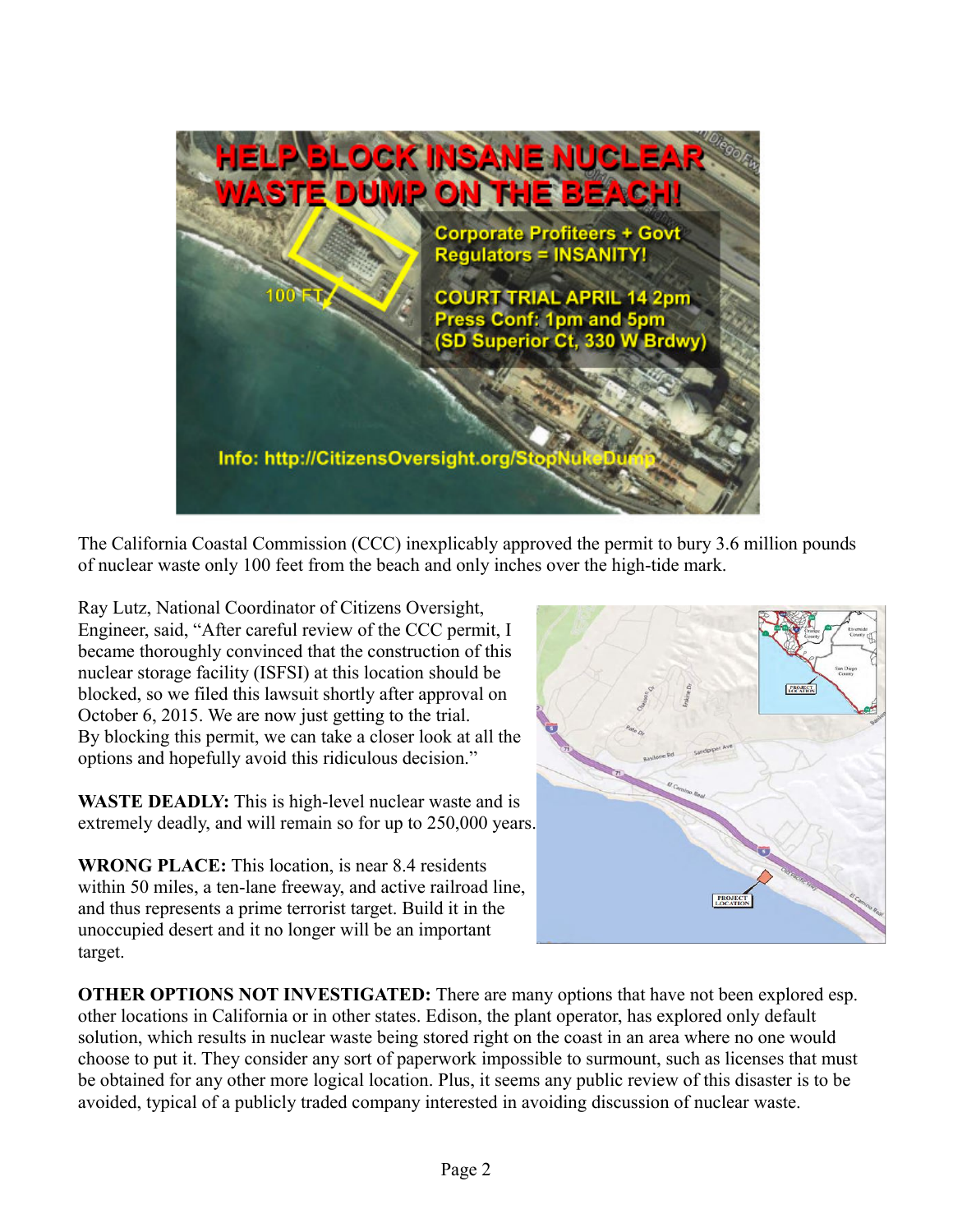#### **SIDEBAR:**

#### **Q: Are there other places for the waste that would be better than San Onofre?**

**A:** Absolutely! Here are some possibilities:

- 1. The **Palo Verde Nuclear Plant**, near Phoenix, which is already licensed as a nuclear waste storage facility is probably the most attractive alternative. It need to be expanded, and licensing paperwork done. Transportation is feasible. (Our lawsuit focuses on this option.)
- 2. **Mojave Desert,** far from civilization. We investigated this option and suggested the railroad stop called "Fishel CA". see:<http://copswiki.org/Common/M1732>for a review of this option. Our conclusion was that this specific location is perhaps *too remote* as services (roads, power, internet, etc.) are required, so more review is needed, but the general idea is very viable, and being right off a railroad makes transportation easy.
- **3. Camp Pendleton,** not optimal but still better: A location about 3 miles inland avoids ocean dangers, is on a secure military base, and transportation risks are minimized, but is still in an earthquake zone and near high population centers.

**TIME SCALES OFF - MAY NEVER MOVE:** The permit by the Coastal Commission is for 20 years. But the Commission knows the ISFSI will be in place for at least 35 years, even given the best-case scenario. There is a Generic Environmental Impact Statement for such an ISFSI that allows it to remain in place indefinitely -- for 100 years or more. Given our history of taking care of nuclear waste, it may never move once this facility is built.

**TOO CLOSE TO THE WATER:** The ground level is so close to the water level, they plan to build the structure half out of the ground but even then, the ground water level is within inches. Any increase in ocean levels in the next 100 years will likely raise the ground water to exceed the bottom of the structure.

Coastal Commission admits that the coast is likely to erode up to the ISFSI location within that time as well, and they prohibited any improvement in the seawall to protect the ocean.



**CANISTERS TOO BIG, HOT, THIN:** The canisters currently being used are too heavy, when coupled with the transportation over-pack, to be placed on conventional train cars or semi-trucks. They are too hot and large to be compatible with any future geologic repository, and too thin to resist ocean-air corrosion for very long. The NRC license for these canisters is only for 20 years. Although canister design is NOT within scope of this trial, we believe the Coastal Commission must take the overall risk into account.